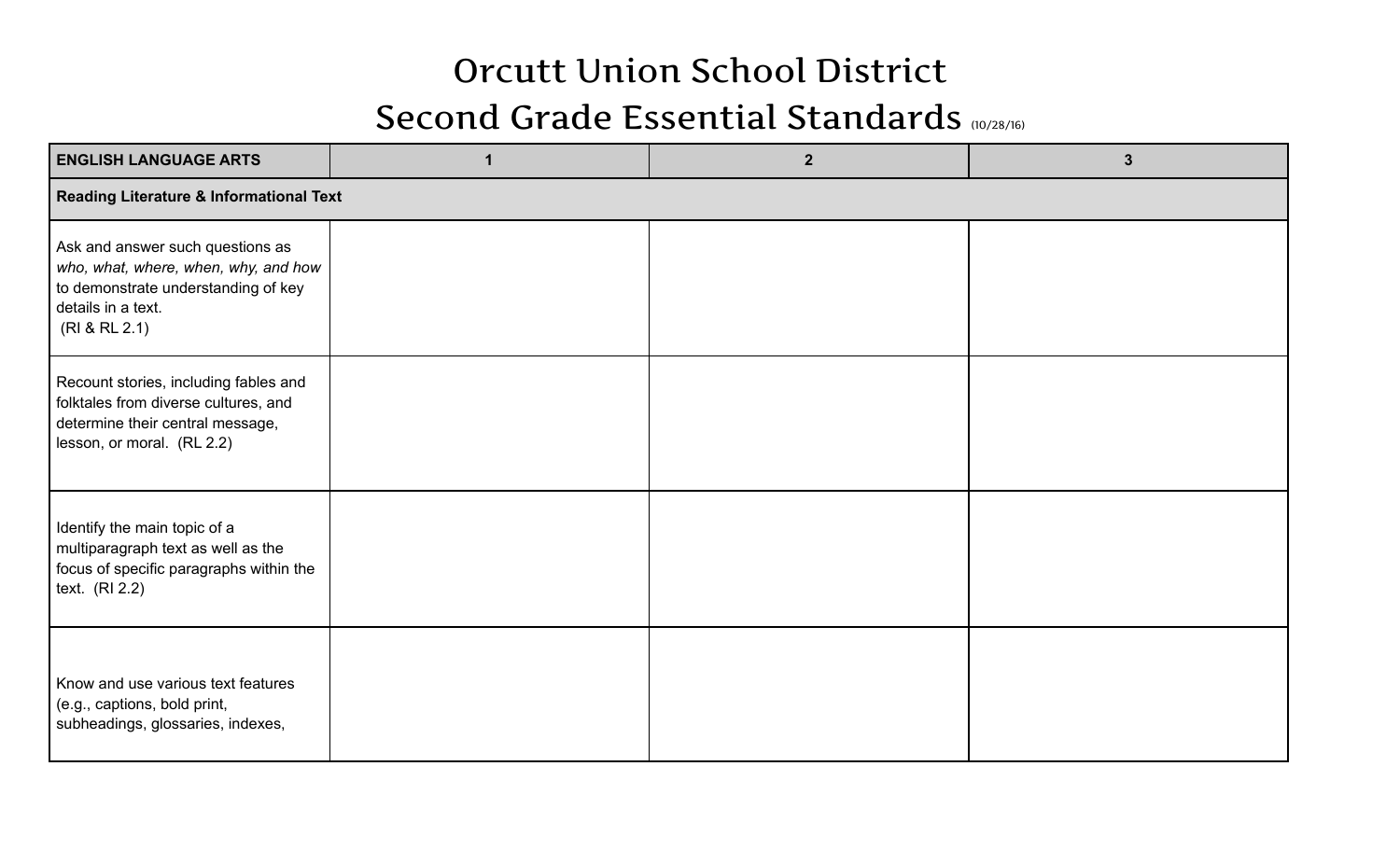| electronic menus, icons) to locate key<br>facts or information in a text efficiently.<br>(RI 2.5)                                   |                |   |                |  |  |  |
|-------------------------------------------------------------------------------------------------------------------------------------|----------------|---|----------------|--|--|--|
| <b>Foundational Skills</b>                                                                                                          |                |   |                |  |  |  |
| Demonstrate understanding of spoken<br>words, syllables, and sounds<br>(phonemes). (RF 2.2)                                         |                |   |                |  |  |  |
| Know and apply grade-level phonics<br>and word analysis skills in decoding<br>words both in isolation and in text.<br>(RF 2.3)      |                |   |                |  |  |  |
| Read with sufficient accuracy and<br>fluency to support comprehension.<br>(RF 2.4)                                                  |                |   |                |  |  |  |
| Language                                                                                                                            | $\overline{1}$ | 2 | $\mathfrak{S}$ |  |  |  |
| Demonstrate command of the<br>conventions of standard English<br>grammar and usage when writing or<br>speaking. (L 2.1)             |                |   |                |  |  |  |
| Demonstrate command of the<br>conventions of standard English<br>capitalization, punctuation, and<br>spelling when writing. (L 2.2) |                |   |                |  |  |  |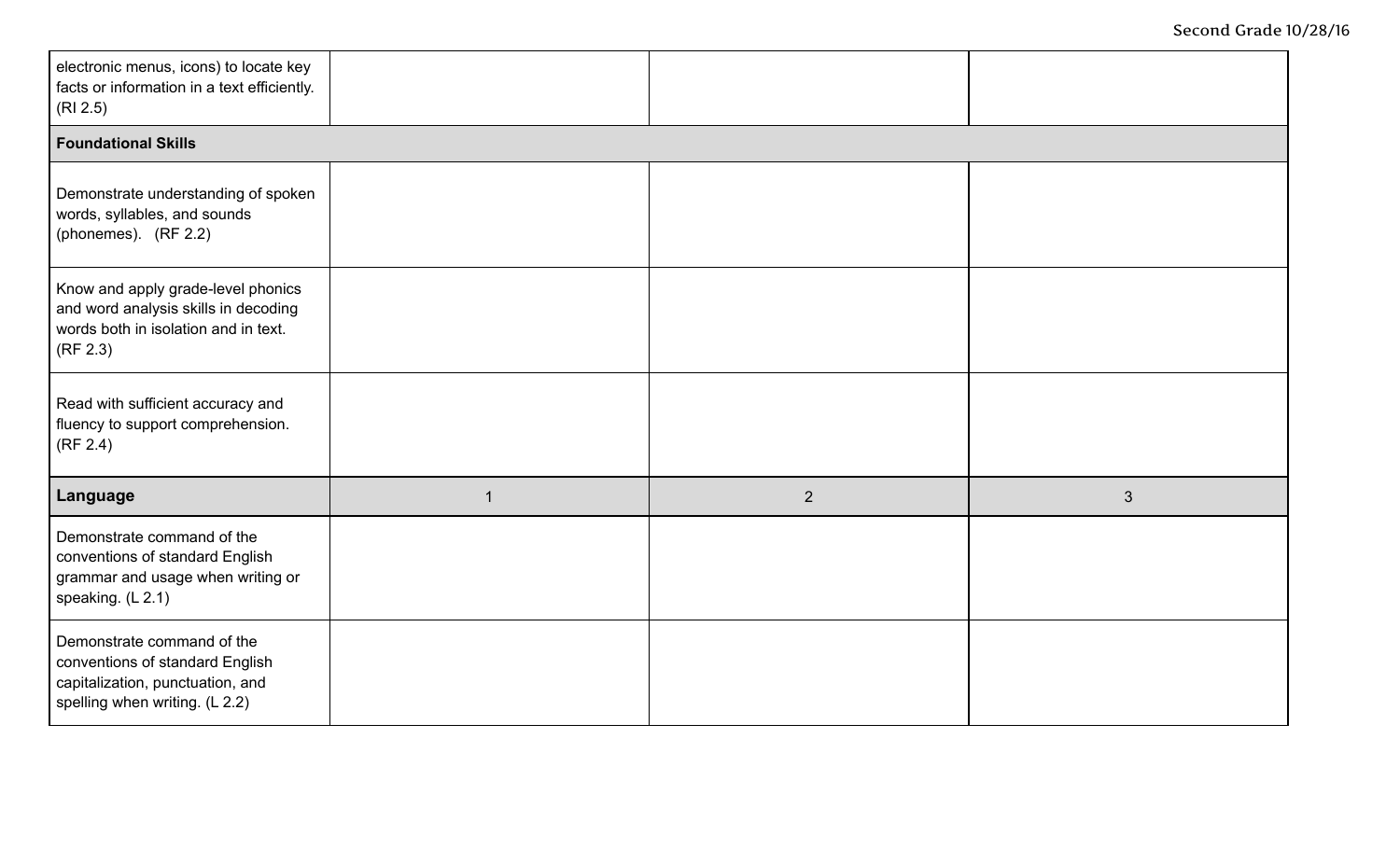| Determine or clarify the meaning of<br>unknown and multiple-meaning words<br>and phrases based on grade 2<br>reading and content, choosing flexibly<br>from an array of strategies. (L 2.4)                                                                                                                |  |  |  |  |  |  |
|------------------------------------------------------------------------------------------------------------------------------------------------------------------------------------------------------------------------------------------------------------------------------------------------------------|--|--|--|--|--|--|
| Writing                                                                                                                                                                                                                                                                                                    |  |  |  |  |  |  |
| Write opinion pieces in which they<br>introduce the topic or book they are<br>writing about, state an opinion, supply<br>reasons that support the opinion, use<br>linking words (e.g., because, and, also)<br>to connect opinion and reasons, and<br>provide a concluding statement or<br>section. (W 2.1) |  |  |  |  |  |  |
| Write informative/explanatory texts in<br>which they introduce a topic, use facts<br>and definitions to develop points, and<br>provide a concluding statement or<br>section. (W 2.2)                                                                                                                       |  |  |  |  |  |  |
| Write narratives in which they recount<br>a well-elaborated event or short<br>sequence of events, include details to<br>describe actions, thoughts, and<br>feelings, use temporal words to signal<br>event order, and provide a sense of<br>closure. (W 2.3)                                               |  |  |  |  |  |  |
| <b>Speaking and Listening</b>                                                                                                                                                                                                                                                                              |  |  |  |  |  |  |
| Participate in collaborative<br>conversations with diverse partners<br>about grade 2 topics and texts with                                                                                                                                                                                                 |  |  |  |  |  |  |